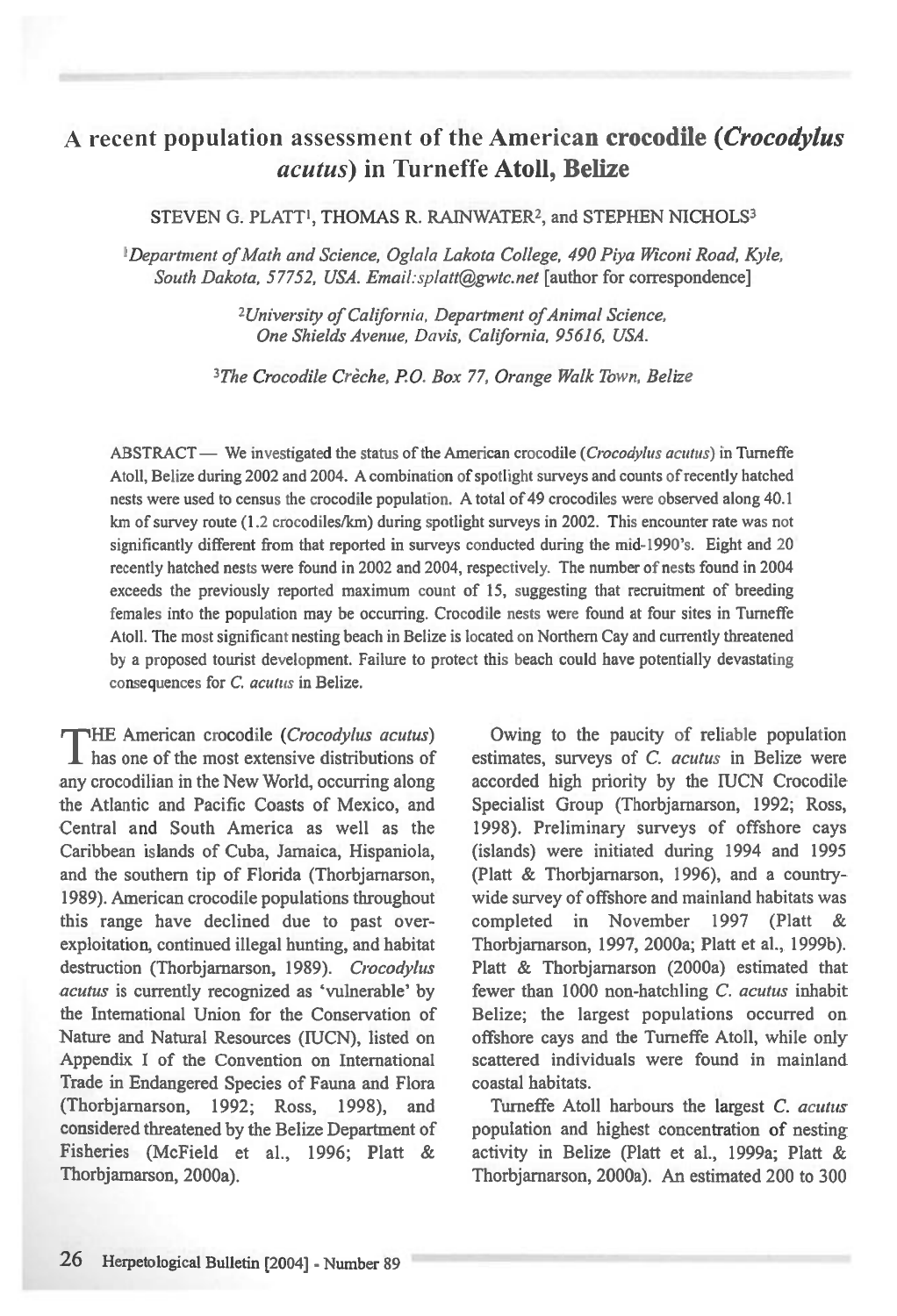non-hatchling crocodiles inhabit the atoll, including 15-25 breeding females. Moreover, Turneffe Atoll is thought to serve as a source population for C. *acutus* elsewhere in the coastal zone, and as such plays a vital role in regional metapopulation dynamics (Platt & Thorbjamarson, 2000a). Reproduction of *C. acutus* in Turneffe Atoll is highly dependent on elevated beach ridges composed of coarse sand. Suitable nesting beaches are rare in the atoll owing to a combination of natural and anthropogenic factors (Platt & Thorbjamarson, 2000a). Because nesting beaches are increasingly threatened by development, Platt & Thorbjamarson (2000a) concluded that the conservation status of *C. acutus* in the Tumeffe Atoll should at best be considered tenuous, and recommended a long-term monitoring program based on nest counts and spotlight surveys to determine population trends. We here provide a recent assessment of the American crocodile in Turneffe Atoll using survey data collected in 2002 and 2004.

Significantly, this is the first assessment undertaken since completion of the country-wide survey in 1997 (Platt & Thorbjarnarson, 1997).

### **Study area**

Tumeffe Atoll (Figure 1) is the largest of three atolls in Belize, and one of only four atolls in the Western Hemisphere (Stoddart, 1962). It is located approximately 35 km from the mainland, and is 50 km north-south and 16 km east-west with an estimated surface area of 533 km2(Perkins, 1983). The atoll consists of a chain of islands partially enclosing three shallow lagoons: Southern, Central, and Northern (shown as Vincent's Lagoon on some maps). Most of Turneffe Atoll is dominated by mangrove swamps *(Rhizophora* 



Figure 1. Map of Turneffe Atoll showing localities mentioned in text. Numbers correspond to nesting beaches listed in Table 1. Coordinates of nesting beaches are provided in Platt & Thorbjamarson (1997, 2000b).

*mangle, Avicennia germinans,* and *Laguncularia racemosa),* while beach ridges are characterized by cay littoral forest (Stoddart, 1962; McField et al., 1996). The topography, climate, vegetation, biodiversity, and history of the atoll are fully described elsewhere (Stoddart, 1962; Stoddart, 1963, Perkins, 1983; McField et al., 1996; Platt et al., 1999a; Platt et al., 2000). Turneffe Atoll remains sparsely populated; four resorts, a research centre, and scattered fishing camps are the only permanent dwellings found in the atoll (Platt et al., 1999a).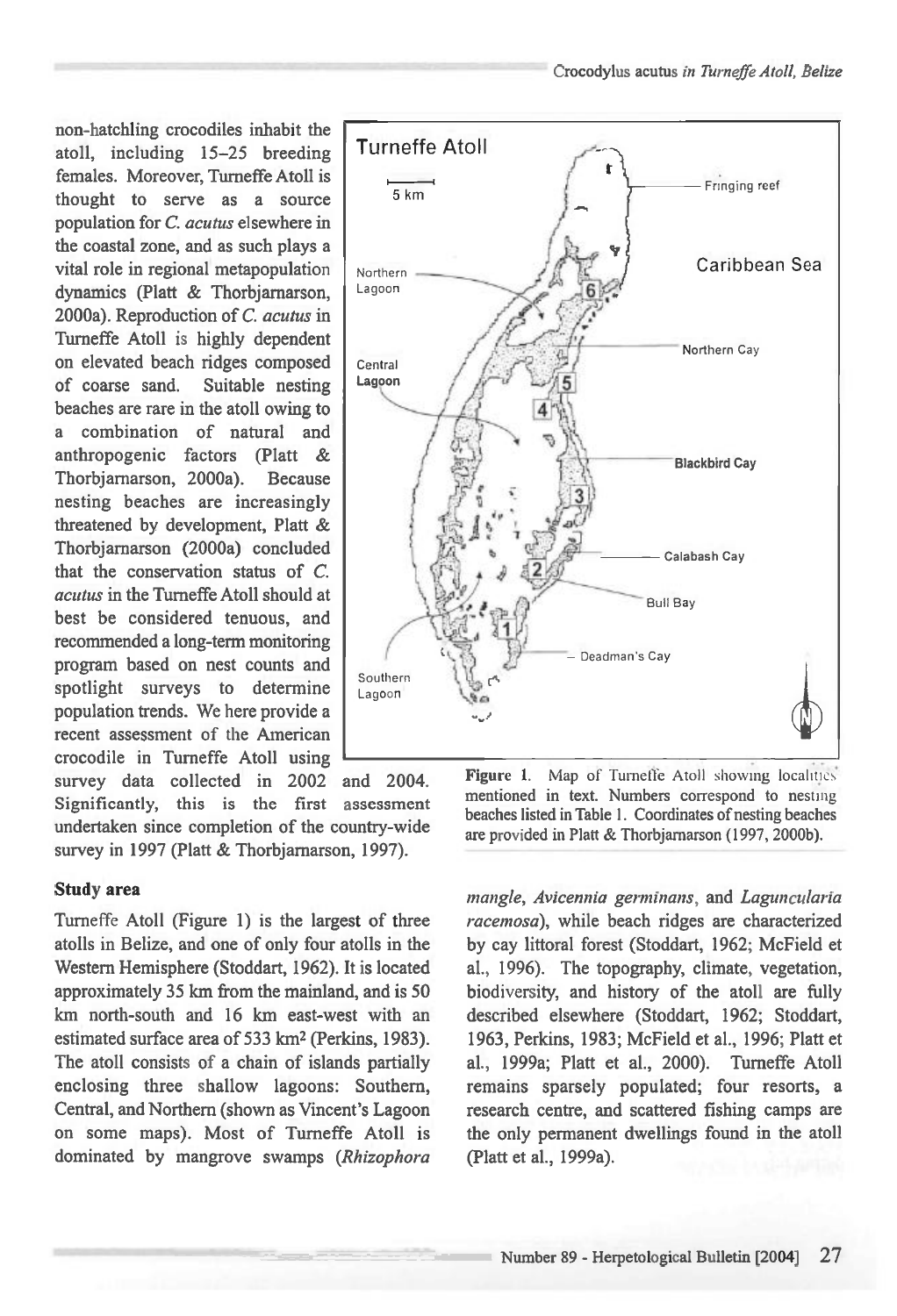| Location                 | 1994           | 1995           | 1996     | 1997           | 2002     | 2004           |
|--------------------------|----------------|----------------|----------|----------------|----------|----------------|
| 1. Deadman's Cay         |                |                | $\theta$ | $\theta$       | 0        | 0              |
| 2. Calabash Cay          | 0              | <b>NA</b>      | $\Omega$ | $\theta$       |          | $\overline{2}$ |
| 3. Blackbird Cay (south) | $\theta$       | <b>NA</b>      | 5        | 3              |          | $\overline{3}$ |
| 4. Blackbird Cay (west)  | $\overline{2}$ |                |          | $\overline{2}$ | 0        | $\Omega$       |
| 5. Blackbird Cay (north) | $\mathbf{0}$   | 0              | 0        | $\theta$       | $\theta$ | 4              |
| 6. Northern Cay          | 8              | <b>NA</b>      | 7        | 10             | 6        |                |
| <b>Total</b>             | 11             | $\overline{a}$ | 13       | 15             | 8        | $\supseteq$ () |

### **METHODS**

Fieldwork in the Tumeffe Atoll was conducted from  $27<sup>th</sup>$  June to  $15<sup>th</sup>$  July 2002, and  $20<sup>th</sup>$  to  $25<sup>th</sup>$ July 2004. We censused the crocodile population in 2002 using a combination of spotlight surveys (Bayliss, 1987) and nest counts, but only the latter were conducted during 2004. Spotlight surveys were conducted from a 5 m motorized skiff beginning 15 to 30 minutes after sunset. Crocodile eyeshines were detected using a 400,000 candlepower Q-beam spotlight and 12-volt headlights. All crocodiles sighted were classified by total length (TL) as hatchlings (TL  $\leq$  30 cm), juveniles (TL = 30-90 cm), subadults (TL = 90-180 cm), or adults (TL  $>$  180 cm). Crocodiles that submerged before TL could be determined were classified as `eyeshine only' (EO). The beginning and endpoints of each survey route, and the distance traversed was determined with a Garmin® GPS 12. Encounter rates were calculated as the number of crocodiles observed per kilometer of survey route (Platt & Thorbjamarson, 2000a).

We revisited nesting areas identified during previous surveys (Platt & Thorbjarnarson, 1996, 1997) and searched for recently hatched nests during July of 2002 and 2004. American crocodile Table 1. Counts of American crocodile *(Crocodylus acutus)* nests found at various beaches in the Tumeffe Atoll (1994 to 2004). Data from Platt & Thorbjamarson (1997) and present study. Note that 1995 counts are based on incomplete survey data.  $NA = Not available$ . Location numbers correspond to Figure 1.

eggs batch from late June to mid-July following the onset of the annual wet season (Platt & Thorbjamarson, 2000b). Female crocodiles typically excavate nests to remove neonates, leaving a readily obvious hole containing eggshell fragments and membranes (Figure 2). In addition to known nesting areas, during both years of this survey we searched potentially suitable beaches where nesting has yet to be documented.

### **RESULTS**

### *Spotlight surveys*

We conducted spotlight surveys along the eastern and western shores of Blackbird and Calabash Cays in 2002. Beginning and endpoints, and a description of each survey route are contained in field notes archived in the Campbell Museum (Clemson University, Clemson, South Carolina, USA). We observed a total of 49 *C. acutus* along 40.1 km of survey route (encounter rate  $= 1.2$ 

**Modern Stage Backer for the Community**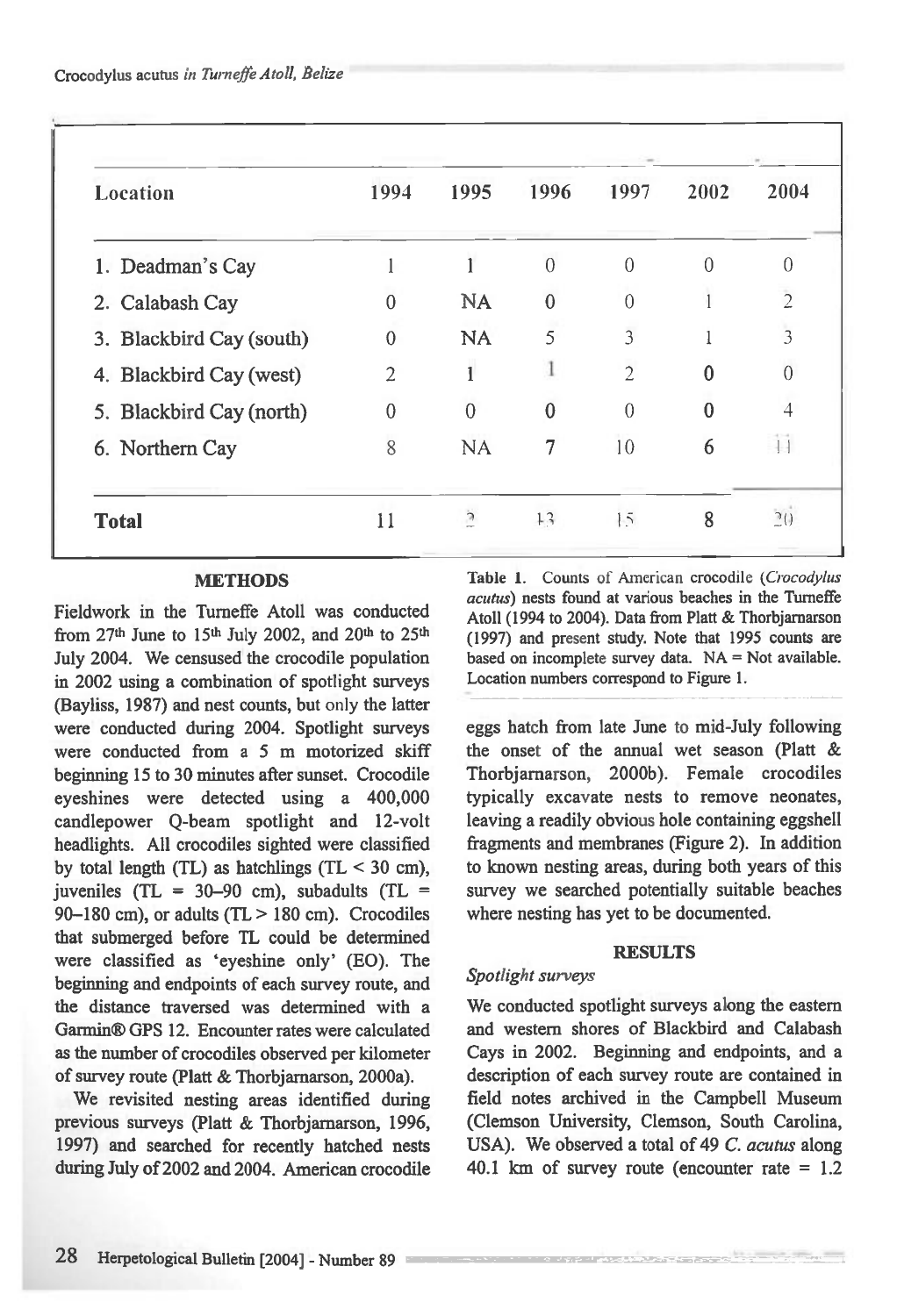

**Figure 2. An American crocodile nest recently excavated by female to release hatchlings. Note eggshell membranes remaining in hole. Blackbird Cay, Tumeffe Atoll (12th**  July 2002). All photographs  $©$  Steven G. Platt.



**Figure 3. American crocodile nesting beach on Northern**  Cay, Turneffe Atoll (21<sup>st</sup> July 2004). This beach is the most significant American crocodile nesting site in Belize.



**Figure 4. Shallow mangrove lagoon adjacent to the crocodile nesting beach on Northern Cay, Tumeffe Atoll (28th June 2002). This lagoon provides critical nursery habitat for hatchling American crocodiles .** 



**Figure 5. American crocodile nesting beach on Calabash Cay, Turneffe Atoll (22nd July 2004). Note the elevated beach ridge and cay littoral forest vegetation. Such sites are rare in Turneffe Atoll and constitute**  critical nesting habitat for American crocodiles.

crocodiles/km). Of these, 16 (32.6%) were classified as EO, and 33 (67.3%) were approached closely enough to estimate size; these included 1 (3.0%) juvenile, 17 (51.5 %) subadults, and 15 (45.4%) adults. Additionally, we observed a pod of 12 to 15 hatchlings during a spotlight survey of Bull Bay (Calabash Cay) on 11<sup>th</sup> July 2002. A large (TL ca. 120 cm) Boa constrictor *(Boa constrictor)* appeared to be attempting to prey on the small crocodiles; it was found about 2 m away and moving towards the hatchlings in shallow water. The following day some of the hatchlings were relocated in an eroded, water-filled hole at the base of a Coconut palm *(Cocos nucifera).* 

### *Nest counts*

We found eight and 20 recently excavated nests in 2002 and 2004, respectively, at four sites in Turneffe Atoll (Table 1). The GPS coordinates of each nest are contained in field notes archived in the Campbell Museum. Although mound nesting has been reported among *C. acutus* in the Turneffe Atoll (Platt & Thorbjamarson, 2000b), we found only hole nests during the current study. Of the 28 nests found during 2002 and 2004, 17 (60.7%) occurred at a single beach on Northern Cay (Fig. 3). We also observed two large adult crocodiles and approximately 20 to 30 hatchlings in a nursery lagoon (Fig. 4) adjacent to this beach on 21<sup>st</sup> July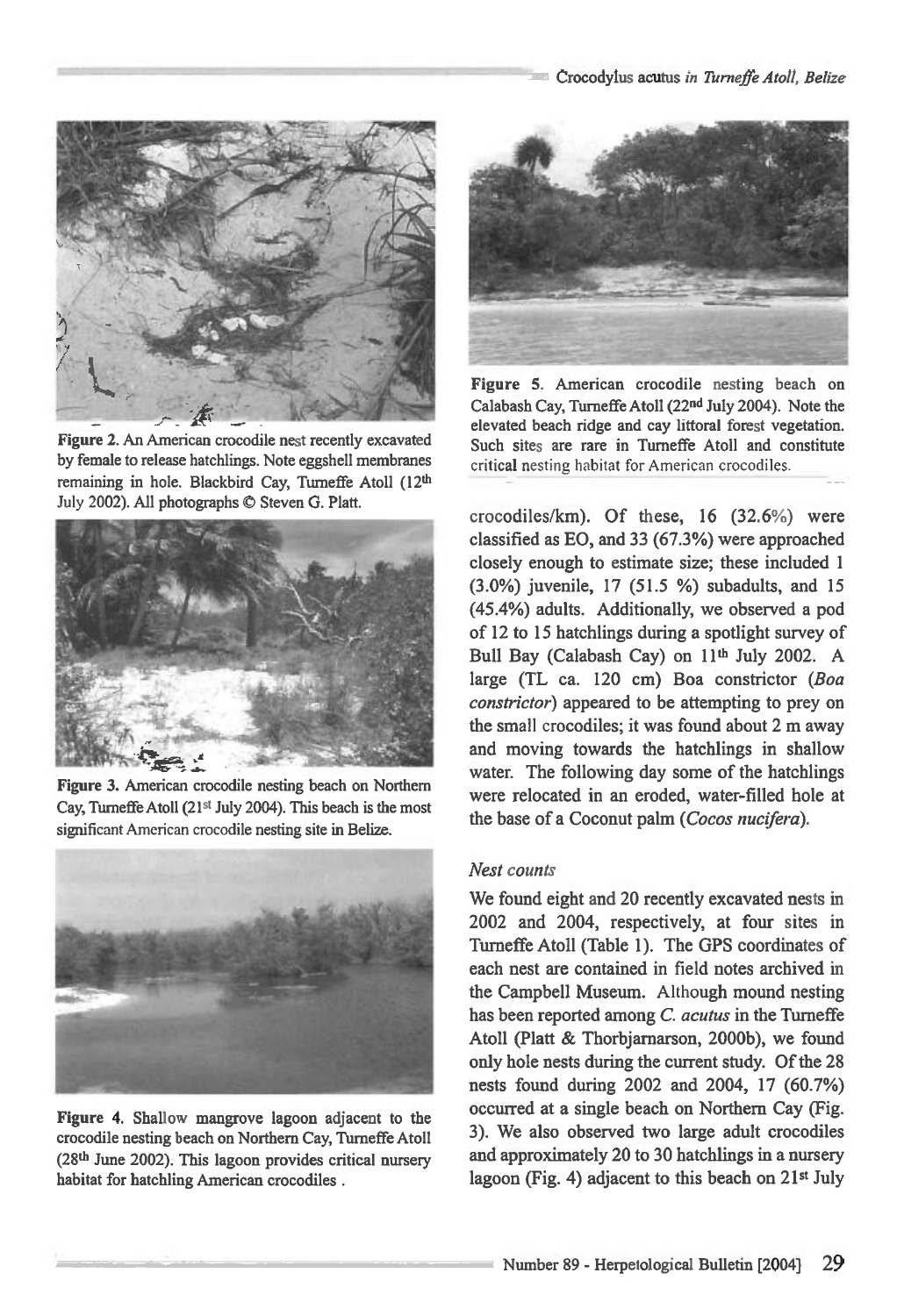2004. Neither adults nor hatchlings were observed at this site in 2002, although tracks and drag marks indicated crocodiles were indeed present at that time.

Additional nesting areas occur on Calabash Cay (Fig. 5) and at several sites on Blackbird Cay. Previous surveys (Platt *&* Thorbjarnarson, 1997) found no evidence of crocodile nesting on Calabash Cay, but we documented a single nest here in 2002 and found two nests at the same location during 2004. An old excavation containing dried eggshells was also present at the site, most likely dating from the 2003 nesting season.

We found nests at two sites on Blackbird Cay during the current investigation. Nests occurred on a high beach ridge along the eastern shore, approximately 3 km north of Blackbird Resort in 2002 and 2004, and in 2004 we located an additional nesting area at the northern tip of Blackbird Cay, adjacent to Turneffe Flats Resort. The latter site is located on a densely vegetated ridge adjacent to an open marsh. Several crocodile wallows were found in the marsh, and one of us (SN) encountered a female crocodile with neonates in a wallow during 2000 and 2001. Crocodiles apparently no longer use a nesting area on the western shore of Blackbird Cay. This low, poorly drained beach ridge is composed largely of peat rather than coarse sand, and is the only site where mound nesting by *C. acutus* has been observed in Belize (Platt & Thorbjarnarson, 1997, 2000b). Likewise, no evidence of nesting activity has been found on Deadman's Cay since 1995, although the site appears to remain suitable habitat.

## **DISCUSSION**

The encounter rate in Turneffe Atoll during 2002 was somewhat greater than previously reported (0.96 crocodiles/km; Platt & Thorbjarnarson, 1997), although this difference was not significant  $(x^2 = 2.03; df = 1; p > 0.05)$ . Because of the variability inherent in spotlight counts, long-term monitoring is generally required to detect population changes (Bayliss, 1987). The high proportion of subadults and adults noted during our

investigation is likely due in part to sampling bias; juveniles remain concealed in mangrove vegetation and escape detection during spotlight surveys (Platt & Thorbjarnarson, 2000a).

The 20 crocodile nests we found in 2004 exceed the previous maximum count of 15 nests in 1997 (Table 1). These data suggest that recruitment of breeding females is occurring in Turneffe Atoll, and possibly reflect an overall population increase since the previous surveys were conducted. However, given the small number of breeding females in the atoll and the annual variability in nesting effort, these data should be interpreted with caution.

Our current and previous (Platt & Thorbjarnarson, 1996, 1997, 2000a) investigations underscore the importance of the Northern Cay nesting beach to the Turneffe Atoll crocodile population. Indeed, Platt & Thorbjarnarson (1997) regarded it as the most significant *C. acutus* nesting site in the entire coastal zone of Belize. This beach consists of a high ridge composed of coarse sand, with an adjacent shallow brackish lagoon that provides excellent nursery habitat for hatchlings, and undoubtedly enhances neonate survival (Platt & Thorbjarnarson, 2000a, 2000b). This beach was greatly improved by Hurricane Keith in 2000 when tidal over-wash deposited large amounts of sand at the eastern end of the nursery lagoon and created additional nesting habitat.

Our recent surveys indicate that with the exception of Northern Cay, crocodile nesting beaches in Tumeffe Atoll remain relatively undisturbed with little sign of human disturbance other than occasional visits by fishermen and coconut collectors. However, the Northern Cay nesting area is now in imminent danger of destruction due to the proposed development of a tourist resort. If this project is allowed to proceed an irrevocable loss of critical nesting habitat will occur. Given that Northern Cay hosts the largest concentration of C. *acutus* nesting activity yet identified in Belize, this development constitutes a grave threat to the continued viability of the crocodile population in Turneffe Atoll. Even more importantly, because Turneffe Atoll appears to serve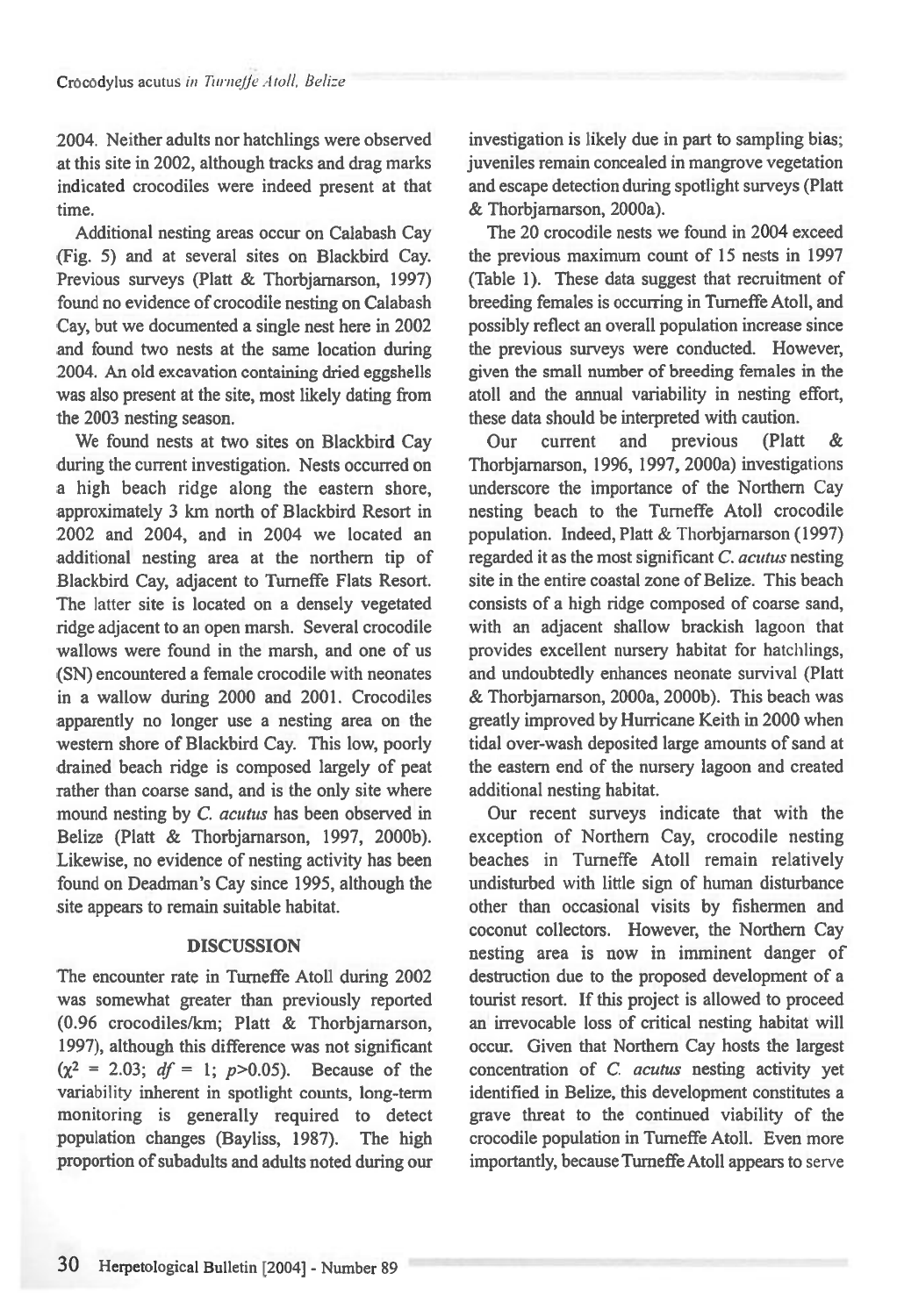as a source population for *C. acutus* in other areas of the coastal zone (Platt & Thorbjarnarson, 2000a), destruction of the Northern Cay nesting beach has potentially devastating consequences for this endangered species elsewhere in Belize. Therefore it is imperative that development be immediately halted. Additionally, some form of permanent legal protection is urgently needed for Northern Cay, as well as other nesting beaches in the atoll, to avoid future conflicts with development interests.

Our observations provide further evidence that mound nesting occurs infrequently among C. *acutus* in Turneffe Atoll. During a previous study (1994-1997) only 6 of 41 (14.6%) nests found in the Tumeffe Atoll were mound nests (Platt & Thorbjamarson, 1997). In general, mound nesting appears to be rare among C. *acutus,* and largely confined to populations in southern Florida, USA (Beard et al., 1942; Ogden, 1978; Kushlan and Mazzotti, 1989; but see Russell [1929] for an account of mound nesting in the Yucatan region of Mexico). Mound nesting is thought to be an adaptive response to waterlogged soils (Thorbjarnarson, 1989). Significantly, the only site in Belize where we found mound nests is a low-lying beach composed of shallow and often wet peat soil.

Finally, to our knowledge predation by *Boa constrictor* on hatchling C. *acutus* has not been previously reported (Thorbjarnarson, 1989). *Boa constrictor* are common throughout Turneffe Atoll and frequently feed on *Ctenosaura similis (Platt et*  al., 1999a); thus consumption of hatchling crocodiles is not unexpected.

### **ACKNOWLEDGEMENTS**

Our surveys in the Turneffe Atoll were supported by the Oceanic Society, Wildlife Conservation Society, and Turneffe Flats Resort. Additional support for SGP was provided by the Department of Math and Science, Oglala Lakota College. Janet Gibson, Craig Hayes, Birgit Winning, and John Thorbjarnarson are thanked for their interest and contribution to this project. Steve Lawson provided invaluable field assistance, and Stanlee Miller archived our field notes in the Campbell Museum.

### **REFERENCES**

- Bayliss, P. (1987). Survey methods and monitoring within crocodile management programmes. In *Wildlife Management: Crocodiles and Alligators,* pp. 157-175. Webb, G.J.W., Manolis, S.C., & Whitehead, P.J. (Eds.). Sydney, Australia: Surrey Beatty & Sons, Pty. Ltd.
- Beard, D.B., Lincoln, F.C., Cahalane, V.H., Jackson, H.H.T., & Thompson, B.H. (1942). *Fading Trails: The Story of Endangered American Wildlife.* New York: Macmillian Co., Inc.
- Kushlan, J.A. & Mazzotti, F.J. (1989). Population biology of the American crocodile. *J. Herpetol.*  **23,** 7-21.
- McField, M., Wells, S., & Gibson, J. (1996). *State of the Coastal Zone report, Belize.* Coastal Zone Management Programme, United Nations Development Programme and Global Environmental Facility. Project No. Bze/92/G31. Belmopan, Belize: Government Printing Office.
- Ogden, J.C. (1978). Status and nesting ecology of the American crocodile, *Crocodylus acutus,*  (Reptilia, Crocodilidae) in Florida. *J. Herpetol.*  **12,** 183-196.
- Perkins, J.S. (1983). *The Belize Barrier Reef Ecosystem: An Assessment of its Resources, Conservation Status, and Management.* Report to New York Zoological Society and Yale School of Forestry and Environmental Studies.
- Platt, S.G. & Thorbjarnarson, J.B. (1996). Preliminary assessment of the status of the American crocodile *(Crocodylus acutus)* in the coastal zone of Belize. In *Crocodiles.*  Proceedings of the 13<sup>th</sup> Working Meeting of the Crocodile Specialist Group, pp. 184-206. Gland, Switzerland: IUCN/SSC Crocodile Specialist Group.
- Platt, S.G. & Thorbjamarson, J.B. (1997). *Status and Life History of the American Crocodile in Belize.* Belize Coastal Zone Management Project BZE/92/G31. Report to United Nations Development Programme, Global Environmental Facility, Belize City, Belize.